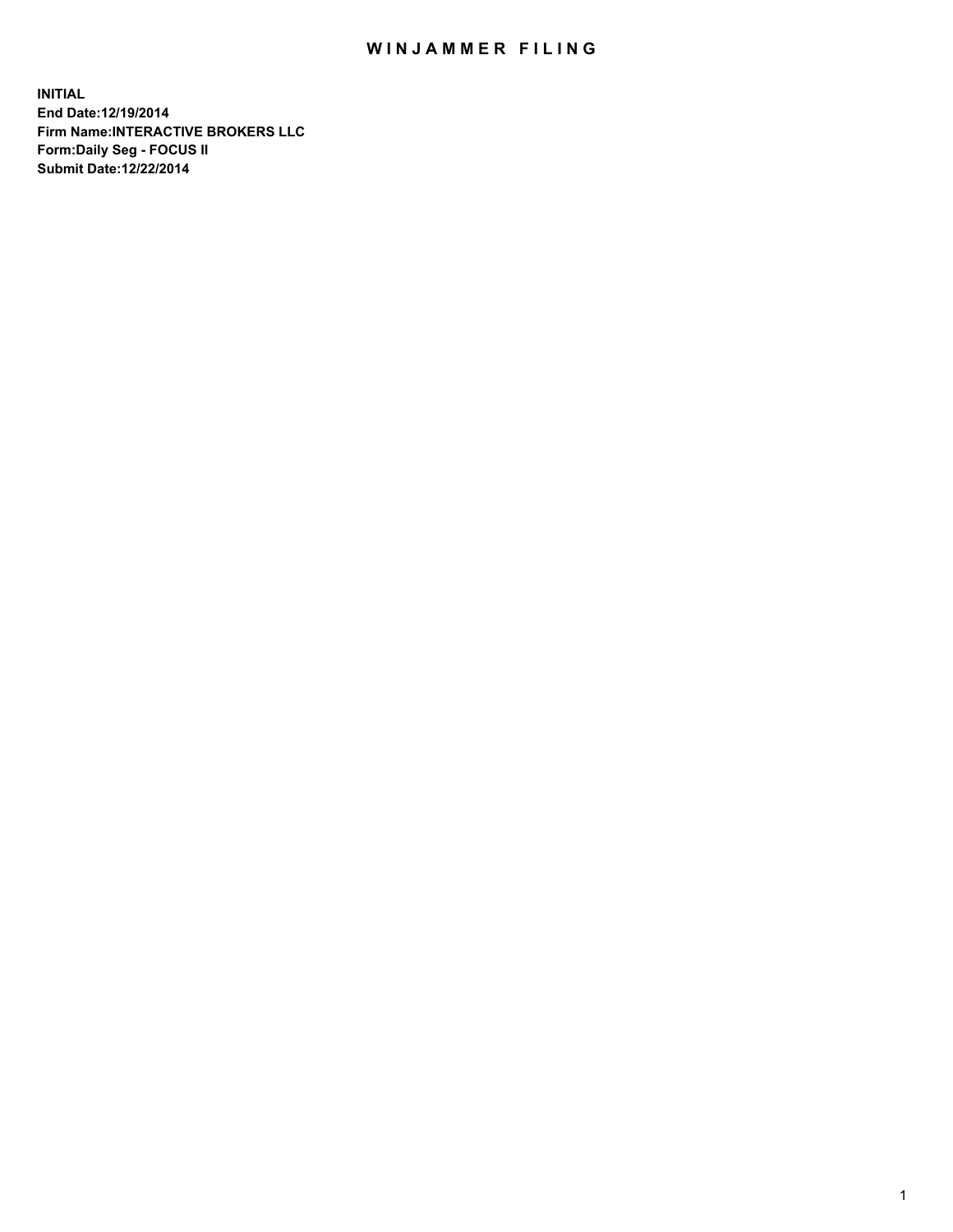## **INITIAL End Date:12/19/2014 Firm Name:INTERACTIVE BROKERS LLC Form:Daily Seg - FOCUS II Submit Date:12/22/2014 Daily Segregation - Cover Page**

| Name of Company<br><b>Contact Name</b><br><b>Contact Phone Number</b><br><b>Contact Email Address</b>                                                                                                                                                                                                                          | <b>INTERACTIVE BROKERS LLC</b><br><b>Michael Ellman</b><br>203-422-8926<br>mellman@interactivebrokers.co<br>$\underline{\mathbf{m}}$ |
|--------------------------------------------------------------------------------------------------------------------------------------------------------------------------------------------------------------------------------------------------------------------------------------------------------------------------------|--------------------------------------------------------------------------------------------------------------------------------------|
| FCM's Customer Segregated Funds Residual Interest Target (choose one):<br>a. Minimum dollar amount: ; or<br>b. Minimum percentage of customer segregated funds required:% ; or<br>c. Dollar amount range between: and; or<br>d. Percentage range of customer segregated funds required between:% and%.                         | <u>0</u><br>0<br><u>155,000,000 245,000,000</u><br>00                                                                                |
| FCM's Customer Secured Amount Funds Residual Interest Target (choose one):<br>a. Minimum dollar amount: ; or<br>b. Minimum percentage of customer secured funds required:% ; or<br>c. Dollar amount range between: and; or<br>d. Percentage range of customer secured funds required between:% and%.                           | <u>0</u><br>0<br>80,000,000 120,000,000<br>0 <sub>0</sub>                                                                            |
| FCM's Cleared Swaps Customer Collateral Residual Interest Target (choose one):<br>a. Minimum dollar amount: ; or<br>b. Minimum percentage of cleared swaps customer collateral required:% ; or<br>c. Dollar amount range between: and; or<br>d. Percentage range of cleared swaps customer collateral required between:% and%. | $\overline{\mathbf{0}}$<br>$\overline{\mathbf{0}}$<br>0 <sub>0</sub><br>0 <sub>0</sub>                                               |
| Current ANC:on<br><b>Broker Dealer Minimum</b><br>Debit/Deficit - CustomersCurrent AmountGross Amount<br>Domestic Debit/Deficit<br>Foreign Debit/Deficit                                                                                                                                                                       | 2,686,291,408 19-DEC-2014<br>296,323,600<br>5,334,824<br>5,464,5250                                                                  |
| Debit/Deficit - Non CustomersCurrent AmountGross Amount<br>Domestic Debit/Deficit<br>Foreign Debit/Deficit<br>Proprietary Profit/Loss<br>Domestic Profit/Loss<br>Foreign Profit/Loss                                                                                                                                           | 0 <sub>0</sub><br>0 <sub>0</sub><br><u>0</u><br>$\underline{\mathbf{0}}$                                                             |
| Proprietary Open Trade Equity<br>Domestic OTE<br>Foreign OTE<br><b>SPAN</b><br><b>Customer SPAN Calculation</b><br>Non-Customer SPAN Calcualation                                                                                                                                                                              | <u>0</u><br><u>0</u><br>1,018,196,579<br>27,375,449                                                                                  |
| <b>Proprietary Capital Charges</b><br>Minimum Dollar Amount Requirement<br>Other NFA Dollar Amount Requirement                                                                                                                                                                                                                 | <u>0</u><br>20,000,000 [7465]<br>21,402,871 [7475]                                                                                   |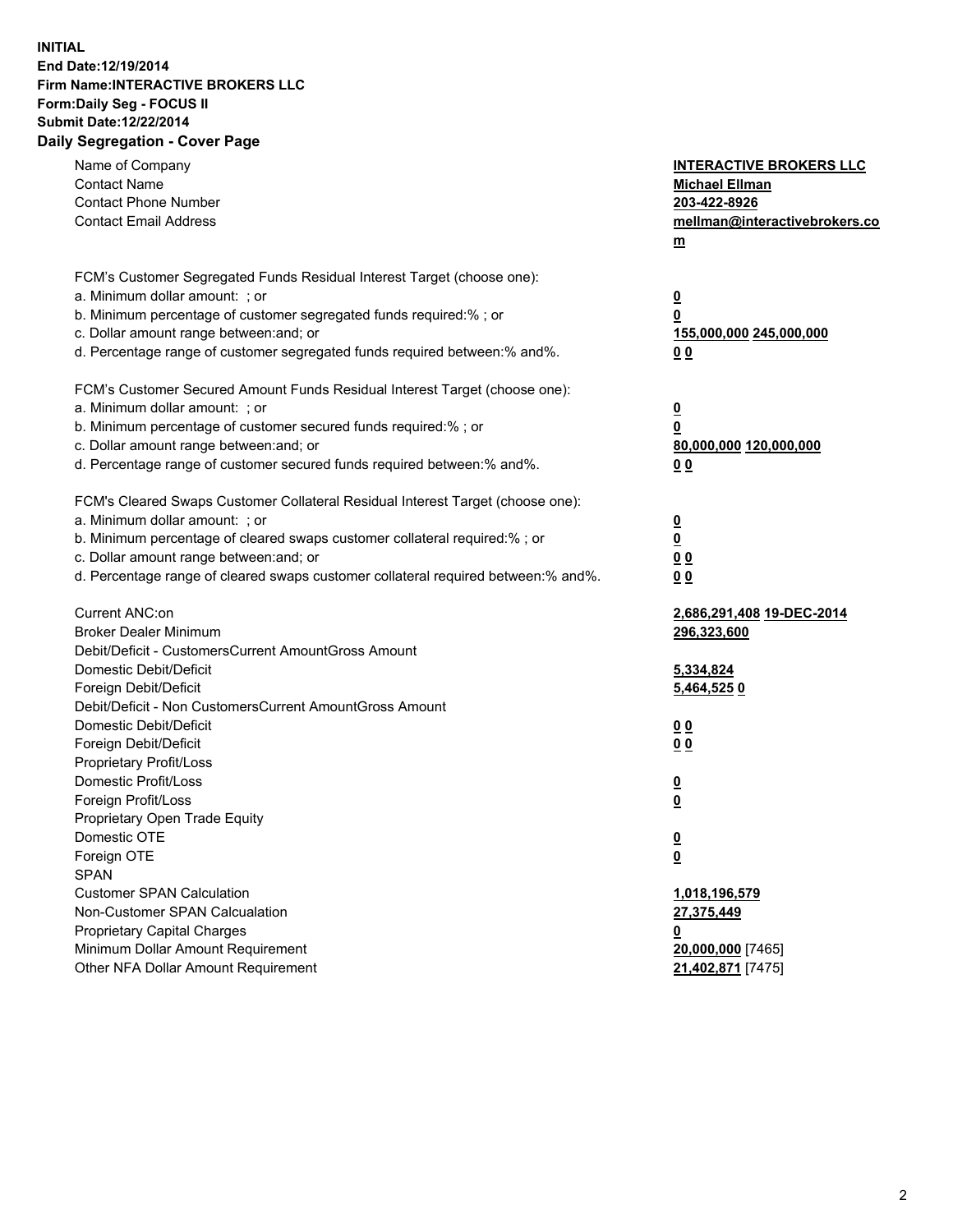## **INITIAL End Date:12/19/2014 Firm Name:INTERACTIVE BROKERS LLC Form:Daily Seg - FOCUS II Submit Date:12/22/2014 Daily Segregation - Secured Amounts**

|                | Daily Ocglegation - Occuled Amounts                                                                        |                                   |
|----------------|------------------------------------------------------------------------------------------------------------|-----------------------------------|
|                | Foreign Futures and Foreign Options Secured Amounts                                                        |                                   |
|                | Amount required to be set aside pursuant to law, rule or regulation of a foreign                           | $0$ [7305]                        |
|                | government or a rule of a self-regulatory organization authorized thereunder                               |                                   |
| 1.             | Net ledger balance - Foreign Futures and Foreign Option Trading - All Customers                            |                                   |
|                | A. Cash                                                                                                    | 372,200,355 [7315]                |
|                | B. Securities (at market)                                                                                  | $0$ [7317]                        |
| 2.             | Net unrealized profit (loss) in open futures contracts traded on a foreign board of trade                  | -15,994,846 [7325]                |
| 3.             | Exchange traded options                                                                                    |                                   |
|                | a. Market value of open option contracts purchased on a foreign board of trade                             | 89,051 [7335]                     |
|                | b. Market value of open contracts granted (sold) on a foreign board of trade                               | $-53,160$ [7337]                  |
| 4.             | Net equity (deficit) (add lines 1.2. and 3.)                                                               | 356,241,400 [7345]                |
| 5.             | Account liquidating to a deficit and account with a debit balances - gross amount                          | <b>5,464,525</b> [7351]           |
|                | Less: amount offset by customer owned securities                                                           | 0 [7352] 5,464,525 [7354]         |
| 6.             | Amount required to be set aside as the secured amount - Net Liquidating Equity                             | 361,705,925 [7355]                |
|                | Method (add lines 4 and 5)                                                                                 |                                   |
| 7.             | Greater of amount required to be set aside pursuant to foreign jurisdiction (above) or line                | 361,705,925 [7360]                |
|                | 6.                                                                                                         |                                   |
|                | FUNDS DEPOSITED IN SEPARATE REGULATION 30.7 ACCOUNTS                                                       |                                   |
| $\mathbf{1}$ . | Cash in banks                                                                                              |                                   |
|                | A. Banks located in the United States                                                                      | 324,613,391 [7500]                |
|                | B. Other banks qualified under Regulation 30.7                                                             | 0 [7520] 324,613,391 [7530]       |
| 2.             | Securities                                                                                                 |                                   |
|                | A. In safekeeping with banks located in the United States                                                  | $0$ [7540]                        |
|                | B. In safekeeping with other banks qualified under Regulation 30.7                                         | 0 [7560] 0 [7570]                 |
| 3.             | Equities with registered futures commission merchants                                                      |                                   |
|                | A. Cash                                                                                                    | $0$ [7580]                        |
|                | <b>B.</b> Securities                                                                                       | $0$ [7590]                        |
|                | C. Unrealized gain (loss) on open futures contracts                                                        | $0$ [7600]                        |
|                | D. Value of long option contracts                                                                          | $0$ [7610]                        |
|                | E. Value of short option contracts                                                                         | 0 [7615] 0 [7620]                 |
| 4.             | Amounts held by clearing organizations of foreign boards of trade                                          |                                   |
|                | A. Cash                                                                                                    | $0$ [7640]                        |
|                | <b>B.</b> Securities                                                                                       | $0$ [7650]                        |
|                | C. Amount due to (from) clearing organization - daily variation                                            | $0$ [7660]                        |
|                | D. Value of long option contracts                                                                          | $0$ [7670]                        |
|                | E. Value of short option contracts                                                                         | 0 [7675] 0 [7680]                 |
| 5.             | Amounts held by members of foreign boards of trade                                                         |                                   |
|                | A. Cash                                                                                                    | 126,076,666 [7700]                |
|                | <b>B.</b> Securities                                                                                       | $0$ [7710]                        |
|                | C. Unrealized gain (loss) on open futures contracts                                                        | 18,008,592 [7720]                 |
|                | D. Value of long option contracts                                                                          | 86,046 [7730]                     |
|                | E. Value of short option contracts                                                                         | -53,157 [7735] 144,118,147 [7740] |
| 6.             | Amounts with other depositories designated by a foreign board of trade                                     | 0 [7760]                          |
| 7.             | Segregated funds on hand                                                                                   | $0$ [7765]                        |
| 8.             | Total funds in separate section 30.7 accounts                                                              | 468,731,538 [7770]                |
| 9.             | Excess (deficiency) Set Aside for Secured Amount (subtract line 7 Secured Statement<br>Page 1 from Line 8) | 107,025,613 [7380]                |
| 10.            | Management Target Amount for Excess funds in separate section 30.7 accounts                                | 80,000,000 [7780]                 |
| 11.            | Excess (deficiency) funds in separate 30.7 accounts over (under) Management Target                         | 27,025,613 [7785]                 |
|                |                                                                                                            |                                   |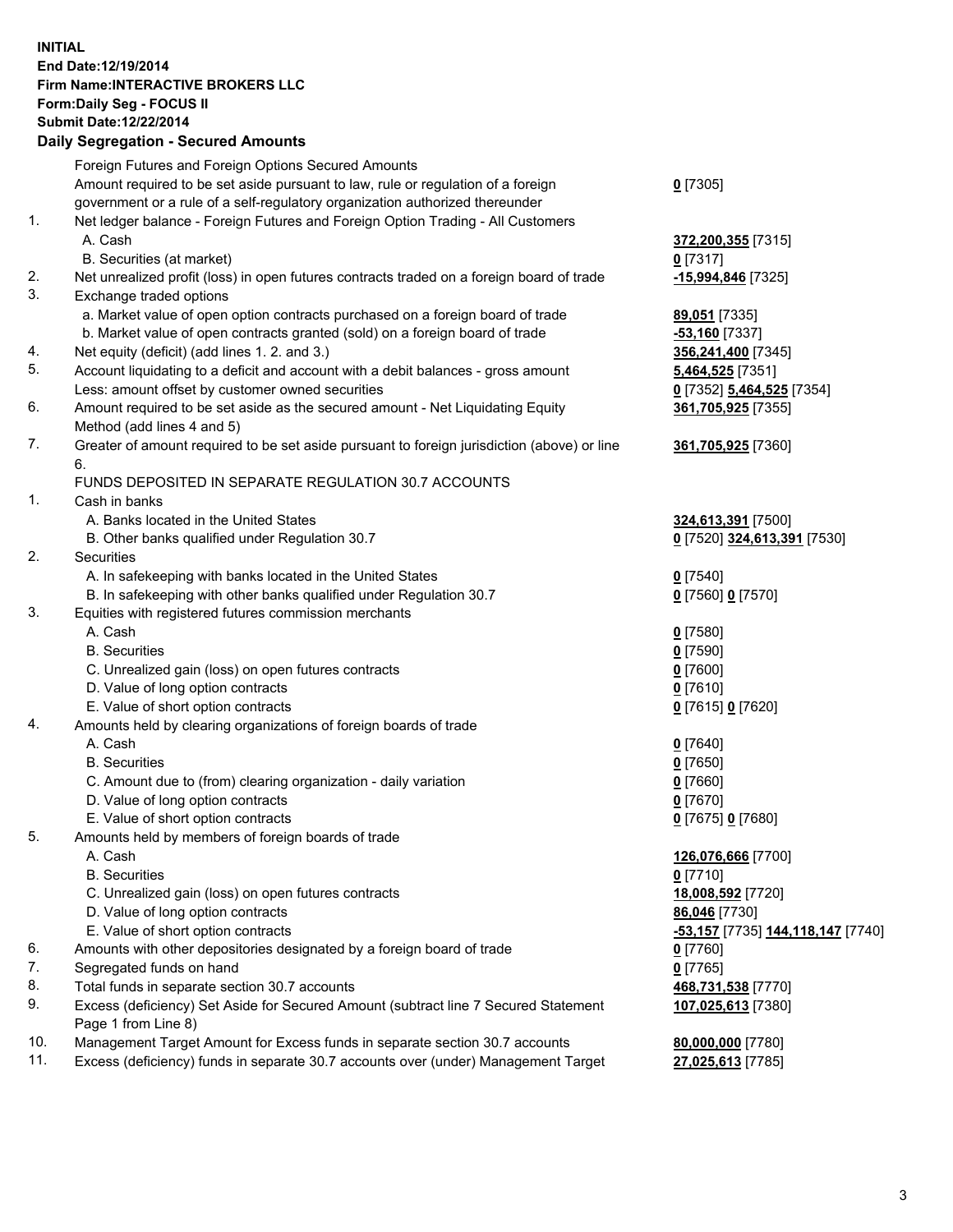**INITIAL End Date:12/19/2014 Firm Name:INTERACTIVE BROKERS LLC Form:Daily Seg - FOCUS II Submit Date:12/22/2014 Daily Segregation - Segregation Statement** SEGREGATION REQUIREMENTS(Section 4d(2) of the CEAct) 1. Net ledger balance A. Cash **2,373,659,530** [7010] B. Securities (at market) **0** [7020] 2. Net unrealized profit (loss) in open futures contracts traded on a contract market **-33,182,438** [7030] 3. Exchange traded options A. Add market value of open option contracts purchased on a contract market **120,033,418** [7032] B. Deduct market value of open option contracts granted (sold) on a contract market **-199,766,725** [7033] 4. Net equity (deficit) (add lines 1, 2 and 3) **2,260,743,785** [7040] 5. Accounts liquidating to a deficit and accounts with debit balances - gross amount **5,334,824** [7045] Less: amount offset by customer securities **0** [7047] **5,334,824** [7050] 6. Amount required to be segregated (add lines 4 and 5) **2,266,078,609** [7060] FUNDS IN SEGREGATED ACCOUNTS 7. Deposited in segregated funds bank accounts A. Cash **391,716,240** [7070] B. Securities representing investments of customers' funds (at market) **1,147,900,267** [7080] C. Securities held for particular customers or option customers in lieu of cash (at market) **0** [7090] 8. Margins on deposit with derivatives clearing organizations of contract markets A. Cash **17,170,956** [7100] B. Securities representing investments of customers' funds (at market) **78,873,023** [7110] C. Securities held for particular customers or option customers in lieu of cash (at market) **0** [7120] 9. Net settlement from (to) derivatives clearing organizations of contract markets **5,757,453** [7130] 10. Exchange traded options A. Value of open long option contracts **904,461** [7132] B. Value of open short option contracts **-10,555,147** [7133] 11. Net equities with other FCMs A. Net liquidating equity **-68,065,897** [7140] B. Securities representing investments of customers' funds (at market) **914,979,998** [7160] C. Securities held for particular customers or option customers in lieu of cash (at market) **0** [7170] 12. Segregated funds on hand **0** [7150] 13. Total amount in segregation (add lines 7 through 12) **2,478,681,354** [7180] 14. Excess (deficiency) funds in segregation (subtract line 6 from line 13) **212,602,745** [7190] 15. Management Target Amount for Excess funds in segregation **155,000,000** [7194]

16. Excess (deficiency) funds in segregation over (under) Management Target Amount Excess

**57,602,745** [7198]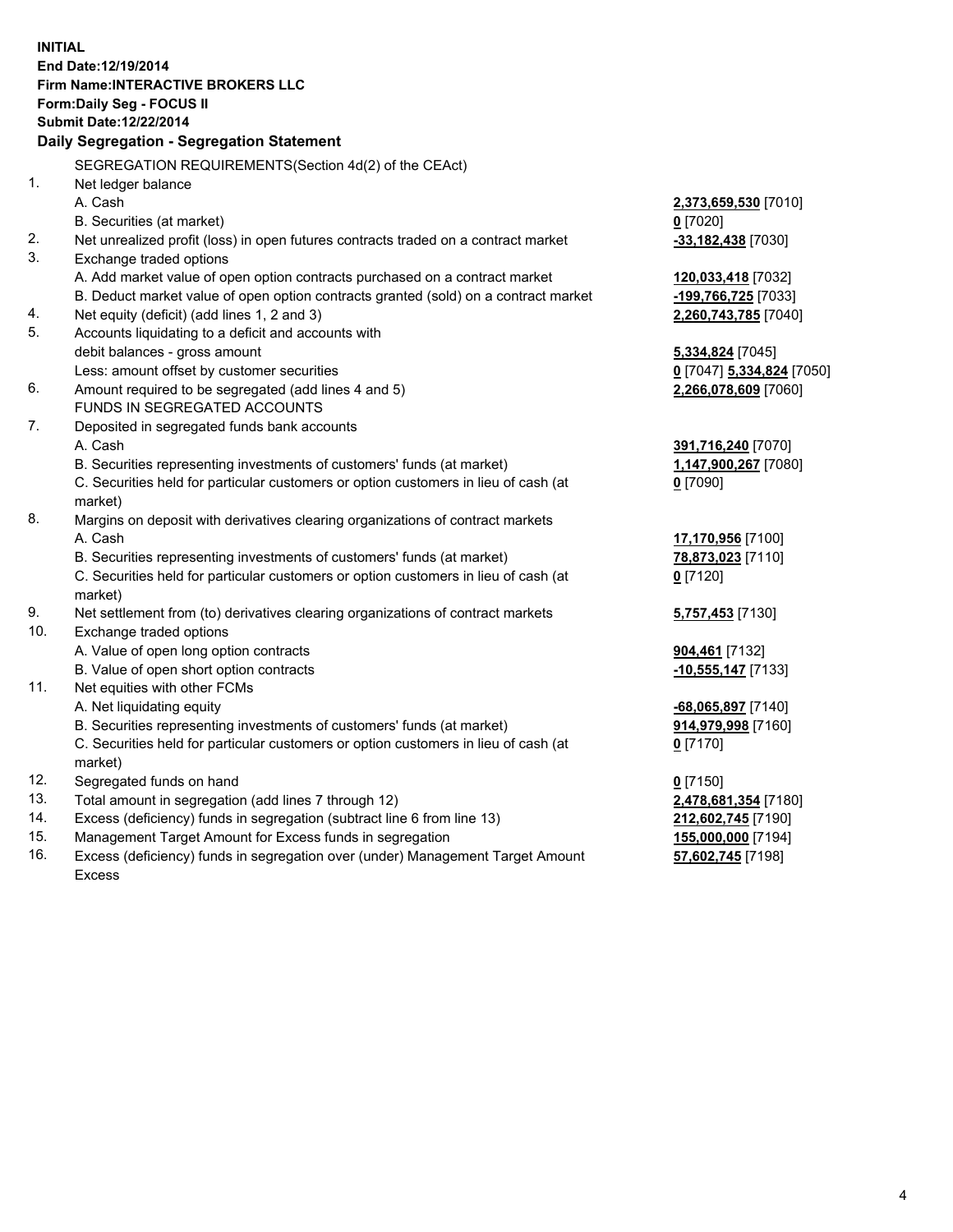## **INITIAL End Date:12/19/2014 Firm Name:INTERACTIVE BROKERS LLC Form:Daily Seg - FOCUS II Submit Date:12/22/2014 Daily Segregation - Supplemental**

| $\overline{\phantom{a}}$ | Total gross margin deficiencies - Segregated Funds Origin                              | 1,090,326 [9100] |
|--------------------------|----------------------------------------------------------------------------------------|------------------|
| $\blacksquare$           | Total gross margin deficiencies - Secured Funds Origin                                 | 12,961 [9101]    |
| $\blacksquare$           | Total gross margin deficiencies - Cleared Swaps Customer Collateral Funds Origin       | $0$ [9102]       |
| $\blacksquare$           | Total gross margin deficiencies - Noncustomer and Proprietary Accounts Origin          | $0$ [9103]       |
| $\blacksquare$           | Total number of accounts contributing to total gross margin deficiencies - Segregated  | <b>15</b> [9104] |
|                          | Funds Origin                                                                           |                  |
| $\sim$                   | Total number of accounts contributing to total gross margin deficiencies - Secured     | 1 [9105]         |
|                          | Funds Origin                                                                           |                  |
| $\overline{\phantom{a}}$ | Total number of accounts contributing to the total gross margin deficiencies - Cleared | $0$ [9106]       |
|                          | Swaps Customer Collateral Funds Origin                                                 |                  |
| $\blacksquare$           | Total number of accounts contributing to the total gross margin deficiencies -         | $0$ [9107]       |
|                          | Noncustomer and Proprietary Accounts Origin                                            |                  |
| $\blacksquare$           | Upload a copy of the firm's daily margin report the FCM uses to issue margin calls     |                  |
|                          | which corresponds with the reporting date.                                             |                  |

12.19.2014 Commodity Margin Deficiency Report.xls